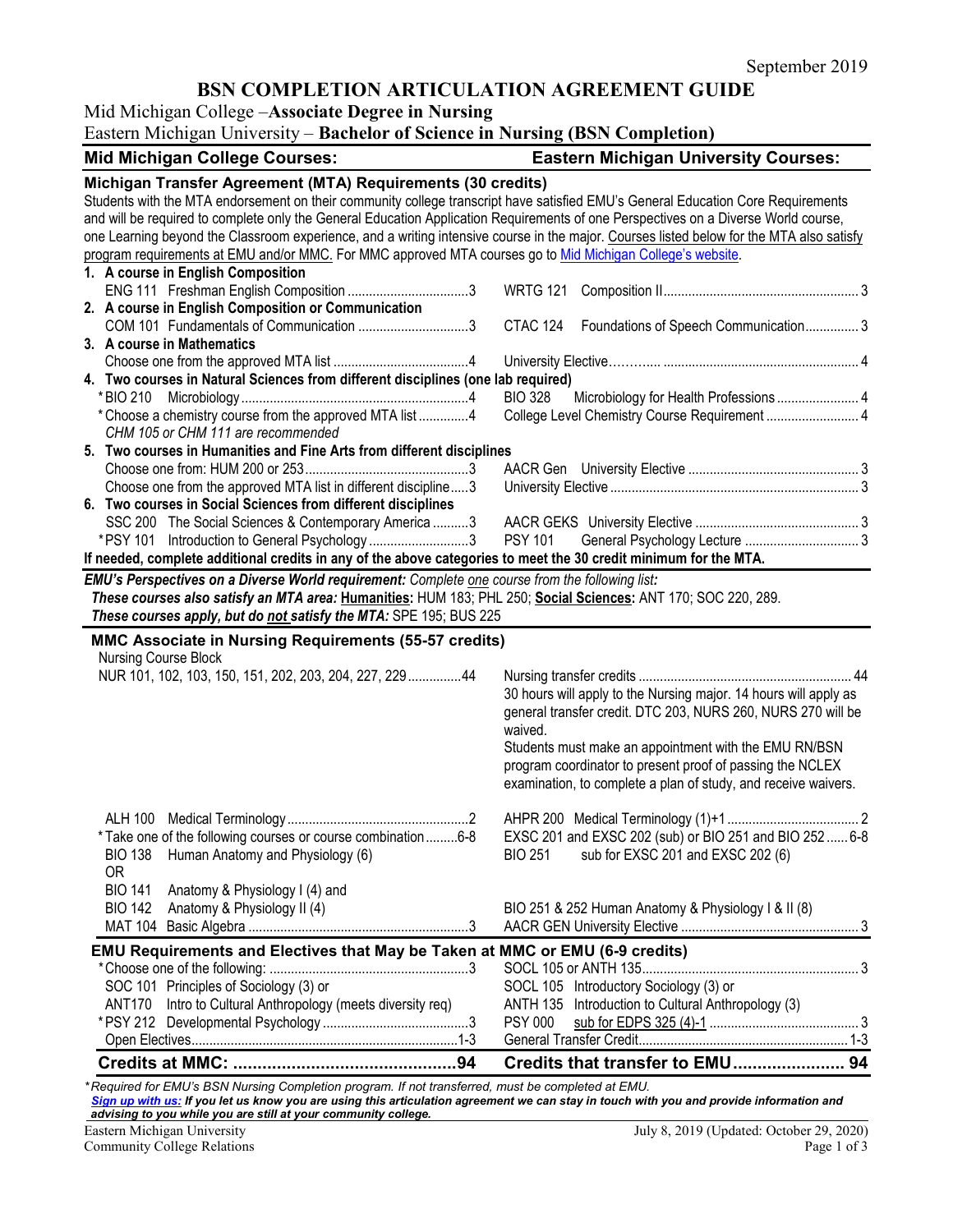## **BSN COMPLETION ARTICULATION AGREEMENT GUIDE**

Mid Michigan College –**Associate Degree in Nursing** Eastern Michigan University – **Bachelor of Science in Nursing (BSN Completion)**

### **Completion of the Nursing Program at EMU**

#### **Major Requirements (30 credits)**

#### **Required Nursing Courses (30 credits)**

| <b>NURS 221</b> | Health Assessment for RNs3                                      |  |
|-----------------|-----------------------------------------------------------------|--|
| <b>NURS 265</b> | R.N. Essentials of Prof Nursing Practice 3                      |  |
|                 | <sup>1</sup> NURS 300W Reading & Writing in Nursing Studies3    |  |
|                 | <sup>1</sup> NURS 365W RN Essentials of Prof Nursing Practice 3 |  |
| <b>NURS 374</b> | Nursing Research Concepts for Practice3                         |  |
| <b>NURS 453</b> | Community-based Nursing for RNs3                                |  |
| <b>NURS 465</b> | R.N. Essentials of Prof Nursing Practice 3                      |  |
|                 | <sup>2</sup> NURS 483L4 RN to BSN Pop Focused Capstone Exp 3    |  |
|                 |                                                                 |  |
|                 | <b>Consult Nursing Completion Advisor for suggested courses</b> |  |
|                 |                                                                 |  |

| Minimum Credits to Graduate:  124 |  |
|-----------------------------------|--|

#### **Sample Sequence for completing the program:**

All coursework for this degree must be completed within six years of taking the first 200 level NURS course at EMU.

| (6 credits)<br>Semester 1                                                                                                                             |
|-------------------------------------------------------------------------------------------------------------------------------------------------------|
| NURS 300W Reading and Writing in Nursing Studies  3                                                                                                   |
| $(6 \text{ credits})$<br><b>Semester 2</b><br>NURS 265 R.N. Essentials of Prof Nursing Practice  3                                                    |
| <b>Semester 3</b><br>$(6 \text{ credits})$<br>NURS 374 Nursing Research Concepts for Practice3<br>NURS 365W R.N. Essentials of Prof Nursing Practice3 |
| (6 credits)<br>Semester 4<br>NURS 465 R.N. Essentials of Prof Nursing Practice  3                                                                     |
| (6 credits)<br><b>Semester 5</b><br>NURS 453 Community-based Nursing for RNs3<br>NURS 483L4 RN to BSN Pop Focused Capstone Exp  3                     |

**Note:** If sufficient credits hours are not transferred, additional credits must be completed at EMU to satisfy the minimum of 124 credit hours required to graduate.

The Nursing Completion Program is online only. Contact the BSN Completion program coordinator for more information.

*1 Satisfies EMU's Writing Intensive Requirement.*

*<sup>2</sup> Satisfies EMU's Learning Beyond the Classroom requirement.*